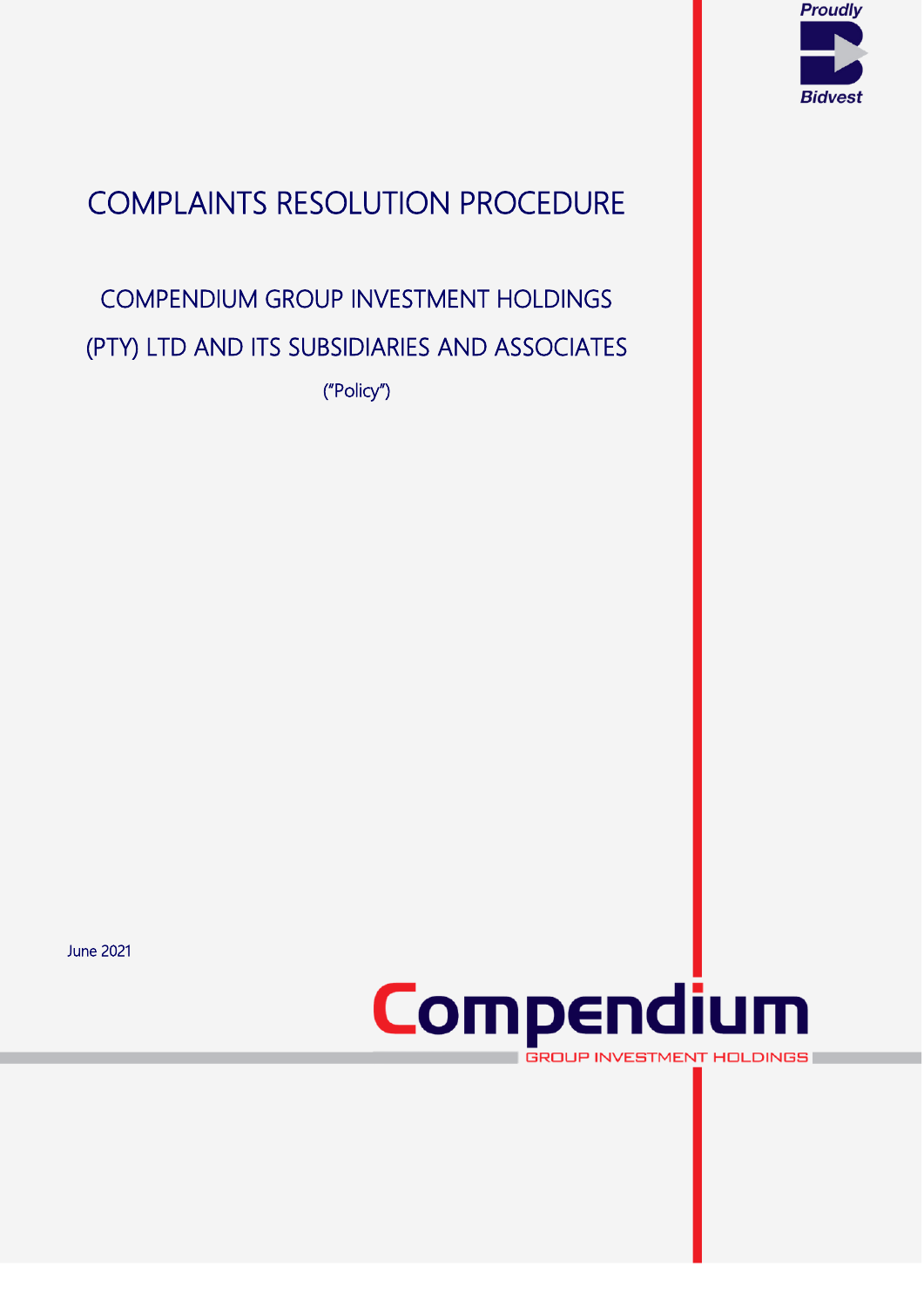- 1.1. "The Company" means Compendium Group Investment Holdings (Pty) Ltd with registration number 2004/029831/07 and all subsidiaries and associated companies which consists of:
	- 1.1.1. Compendium Insurance Brokers (Pty) Ltd with registration number 2000/009588/07;
	- 1.1.2. Cignet Administration Services (Pty) Ltd with registration number2004/029524/07;
	- 1.1.3. Swift Auto Brokers (Pty) Ltd with registration number 2006/027398/07;
	- 1.1.4. Edge Insurance Brokers KZN (Pty) Ltd with registration number 2001/005734/07;
	- 1.1.5. Portdem (Pty) Ltd with registration number 2019/112944/07;
	- 1.1.6. GL Broking Enterprises (Pty) Ltd with registration number 2019/378521/07;
	- 1.1.7. Genesis Insurance Brokers KZN (Pty) Ltd with registration number 1989/003322/07; and
	- 1.1.8. Watersure (Pty) Ltd with registration number 2004/027733/07.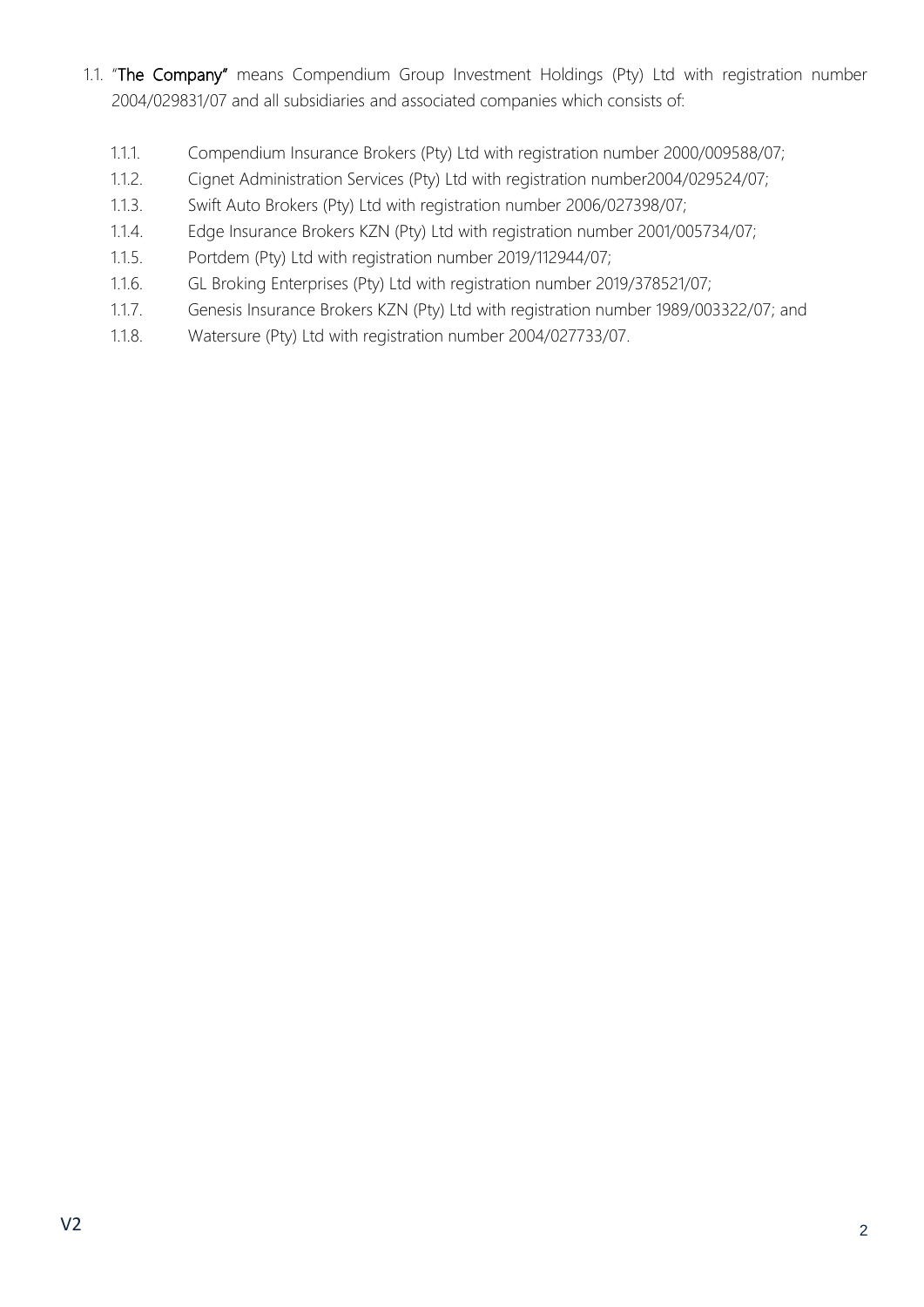## OUR COMMITMENT TO YOU

The Company is committed to providing the highest standard of service to our customers. Should there ever be an occasion where you feel that we have failed to honour our promise, we will do everything possible to ensure that your compliant is dealt with in a fair, timely and efficient manner. In order to appropriately monitor your complaint and provide you with the feedback you deserve, please follow our internal complaints resolution procedure below.

# HOW TO COMPLAIN

| Please address all complaints to the Complaints department, the details are as follows: |                                                  |        |                      |
|-----------------------------------------------------------------------------------------|--------------------------------------------------|--------|----------------------|
| Address                                                                                 | Compendium House, 5 The Crescent, Westway Office | Tel    | 031 242 6800         |
|                                                                                         | Park, Westville, 3635                            |        |                      |
| Fax                                                                                     | 087 238 6388                                     | F-mail | complaints@cig.co.za |
| Website                                                                                 | www.cig.co.za                                    |        |                      |

Please ensure that full details and all supporting documentation relating to your complaint are disclosed to the Complaints department in writing by hand, fax, e-mail or registered mail. Your complaint must contain the following information:

- 1. your name, surname and contact details and in the event that a third party is authorised to act on behalf of a client, a copy of the third party mandate;
- 2. specific details of the complaint, including dates, reference numbers and any supporting documentation; and
- 3. the intended resolution of the complaint, that is, the manner in which you want your complaint to be resolved.

## INTERNAL COMPLAINTS PROCEDURE

- 1. Your complaint will be entered into our complaints register and confirmation of receipt will be provided to you within 1 working day ("*acknowledgement of receipt*"). Please note that the acknowledgement of receipt will be accompanied by the following: 1.1. details of the individual who has been allocated to assist with and resolve your complaint; and
	-
	- 1.2. the estimated timeframe required in order to provide feedback.
- 2. Depending on the nature of your complaint, we will attempt to provide you with a resolution within 6 weeks of receipt of your complaint.
- 3. Should your complaint relate to your Insurer, we will address the complaint to the relevant individual responsible for complaints handling within your Insurer and provide you with confirmation thereof together with the relevant Insurers contact details.
- 4. In the event that your complaint cannot be resolved to your satisfaction, we will provide you with reasons in writing together with any further steps available to you in law.

# INTERNAL ESCALATION AND REVIEW

Should you wish to escalate your complaint as a result of undue delays, insufficient feedback or receiving an outcome with which you are dissatisfied, please escalate your complaint to our Chief Operations Officer ("COO"). The COO's details are as follows: Name Chantelle Kim Jones

E-mail [chantelle@cig.co.za](mailto:chantelle@cig.co.za)

Should you wish to escalate your complaint to your Insurer, their details can be obtained from your Policy Schedule or Statutory Disclosure Notice, which forms part of your Policy Schedule. We will further provide you with the details of your Insurer's complaints department and the relevant contact person to escalate complaints to, upon your request.

#### EXTERNAL COMPLAINTS PROCEDURE

If you are not satisfied with the outcome of your complaint, you are entitled to refer the complaint to the applicable Ombud or regulator as more fully described herein.

#### FAIS OMBUD

In the event that you are dissatisfied with the outcome of your complaint and the complaint relates to the manner in which your policy was sold or the conduct of the Company or any of its representatives, you may approach the Financial Advisory and Intermediary Services (FAIS) Ombud. The FAIS Ombud contact details are as follows:

| Physical | Sussex Office Park                             | Postal  | PO Box 74571,              |
|----------|------------------------------------------------|---------|----------------------------|
| Address  | Ground Floor - Block B                         | Address | Lynnwood Ridge, 0040       |
|          | 473 Lynnwood Rd                                |         |                            |
|          | Cnr. Lynnwood Rd and Sussex Ave Lynnwood, 0081 |         |                            |
| Tel      | 012 762-5000/ 012 470-9080                     | Fax     | 086 764 1422/ 012 348-3447 |
| E-mail   | info@faisombud.co.za                           | Website | www.faisombud.co.za        |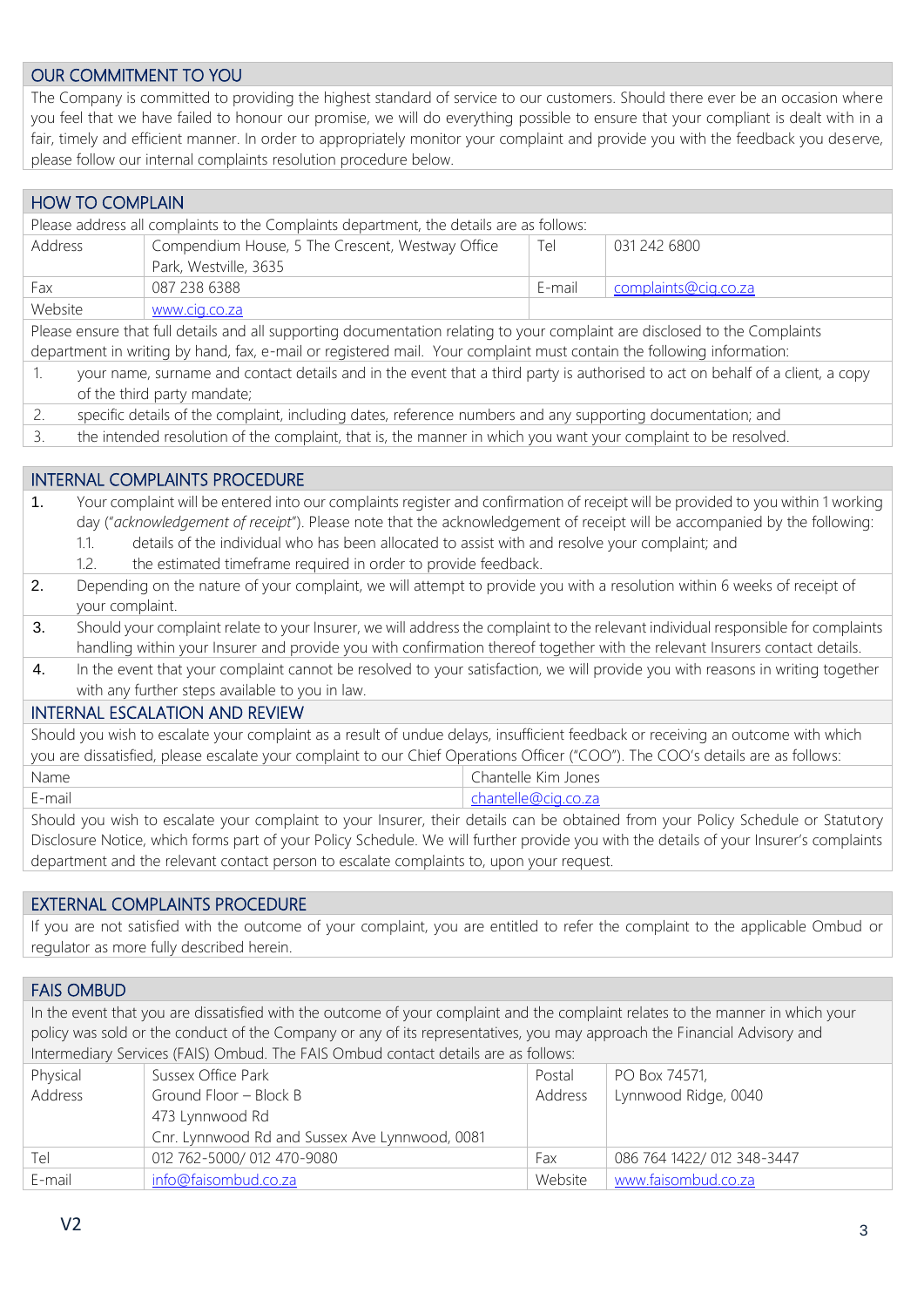# OMBUDSMAN FOR SHORT TERM INSURANCE ("OSTI")

In the event that you are dissatisfied with the outcome of your complaint and the complaint relates to your Short-term insurance Policy itself for example claim rejections, you may approach OSTI.

Please note that OSTI deals with disputes in respect of personal lines Short-term Insurance Policies which include:

- Motor insurance
- Homeowners insurance (buildings)
- Household insurance (contents)
- Cell phone insurance
- Travel insurance
- Disability insurance
- Credit Protection insurance.

If the complaint is instituted by a juristic person (Company, Close Corporation, Partnership or Trust) in respect of the juristic person's commercial insurance, OSTI can only deal with the dispute in the event that the annual turnover is less than R35 million per annum.

| OSTI's contact details are as follows: |                                                               |         |                    |
|----------------------------------------|---------------------------------------------------------------|---------|--------------------|
| Physical                               | I Sturdee Avenue                                              | Postal  | PO Box 32334,      |
| Address                                | Cnr Bolton and Baker Road<br>First Floor, Block B<br>Rosebank | Address | Braamfontein, 2017 |
| Tel                                    | 0860 726-890/ 011 726 8900                                    | Fax     | 011 726 5501       |
| E-mail                                 | info@osti.co.za                                               | Website | www.osti.co.za     |

## OMBUDSMAN FOR LONG TERM INSURANCE ("OLTI")

In the event that you are dissatisfied with the outcome of your complaint and the complaint relates to your Long-term insurance Policy itself for example claim rejections, you may approach OLTI. OLTI's contact details are as follows: Physical Address Third Floor, Sunclare Building, 21 Dreyer Street, Claremont, Cape Town, 770 Postal Address Private Bag X45, Claremont, Cape Town,

| $T_{\Theta}$ | 021 657 5000 / 0860 103 236 | Fax     | 0216740951      |
|--------------|-----------------------------|---------|-----------------|
| E-mail       | info@ombud.co.za            | Website | www.ombud.co.za |

#### FINANCIAL SECTOR CONDUCT AUTHORITY ("FSCA")

In the event that your complaint relates to the contravention by the Company or your Insurer of a Financial Sector law, you may approach the FSCA.

For a list of the Acts administered by the FSCA, please visit the FSCA website on the address listed below.

The FSCA's contact details are as follows: Physical Address 41 Matroosberg Road Ashlea Gardens, Pretoria, 0002 Postal Address PO Box 35655, Menlo Park, 0102 Tel 0800 20 37 22 Fax 012 346-6941 E-mail [info@fsca.co.za](mailto:info@fsca.co.za) Website [www.fsca.co.za](http://www.fsca.co.za/)

# COUNSIL FOR MEDICAL SCHEMES

In the event that your complaint relates to your Medical Scheme or Medical Scheme Product, you may approach the Council for Medical Schemes .

| The Council for Medical Scheme's contact details are as follows: |         |                          |  |
|------------------------------------------------------------------|---------|--------------------------|--|
| Block A, Eco Glades 2 Office Park, 420 Witch - Hazel             | Postal  | Private Bag X34          |  |
| Avenue, Eco Park                                                 | Address | Hatfield                 |  |
| Centurion, 0157                                                  |         | 0028                     |  |
| 012 431 0500                                                     | Fax     | 086 206 8260             |  |
| complaints@medicalschemes.co.za                                  | Website | www.medicalschemes.co.za |  |
|                                                                  |         |                          |  |